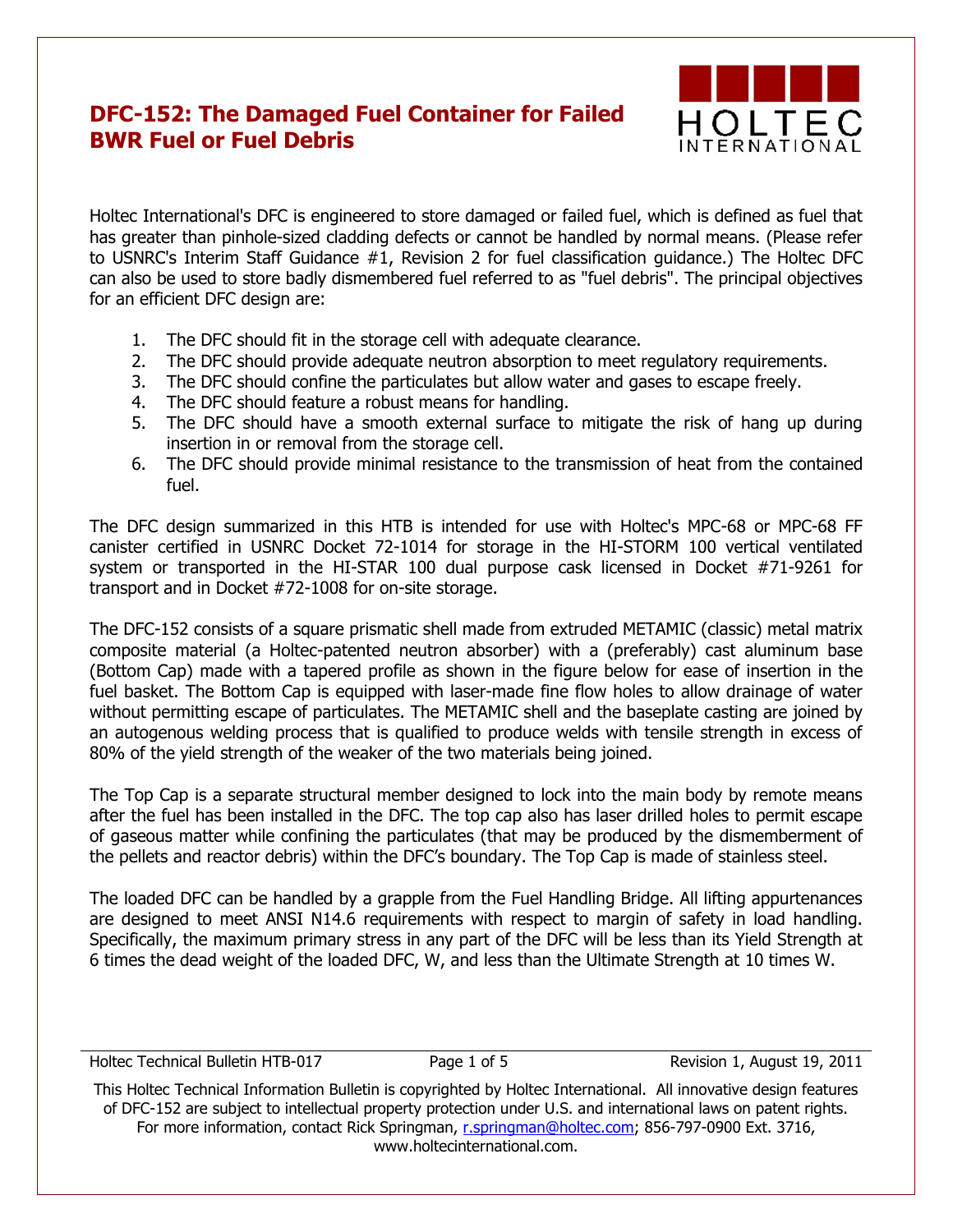The table below provides key design data for DFC-152.

| <b>DFC-152 Design Data</b>                |                        |
|-------------------------------------------|------------------------|
| Outer Dimension (Metamic box)             | 152mm (5.99")          |
| Corner Radius (Metamic box)               | 6mm $(0.24$ " nominal) |
| Wall Thickness (Metamic box)              | $2.0$ mm $(0.079")$    |
| DFC Cell I.D.                             | 148mm (5.83")          |
| Total Height (including Lifting Bales)    | 4680mm (184.25")       |
| Boron Carbide Concentration (Metamic box) | 32% (nominal)          |
| Empty Weight, Kg                          | 25 (55 lbs)            |
| Permissible Planar Average Enrichment     | 4.8%                   |

Because the walls of the DFC-152 are a neutron absorber, the Fuel Basket in the MPC-68 or 68FF can be stripped of the METAMIC plates and stainless steel sheathing, leading to an increased cell cavity size which is large enough to enable free insertion or extraction of the DFC into and from the Fuel Basket. In MPC-68 and MPC-68FF Fuel Baskets, the cell opening, after removal of the neutron absorber, is 6.24 inches, which means that there is a  $\frac{1}{4}$  inch lateral gap between the DFC and the storage cell. Because the DFC is an extruded shape and the Fuel Basket cell walls are of honeycomb construction made of thick plate stock (1/4 inch wall), the DFCs can be inserted into the storage cells with minimal interference. Furthermore, because the DFC wall is made of METAMIC, and the storage cell walls are made of stainless steel, there is no risk of binding from the cohesion effect of materials of identical genre. The areal density of B-10 in the DFC cell walls is adequate to ensure that the reactivity will meet the USNRC criteria ( $k<sub>eff</sub>$  less than 0.95 at 95% confidence and 95% probability under optimal moderation condition).

The DFC-152 design, illustrated in the figures below, is the intellectual property of Holtec International and protected by the U.S. and international patent laws.



Holtec Technical Bulletin HTB-017 Page 2 of 5 Revision 1, August 19, 2011 This Holtec Technical Information Bulletin is copyrighted by Holtec International. All innovative design features of DFC-152 are subject to intellectual property protection under U.S. and international laws on patent rights. For more information, contact Rick Springman, [r.springman@holtec.com;](mailto:r.springman@holtec.com) 1-856-797-0900, Ext. 3716, www.holtecinternational.com.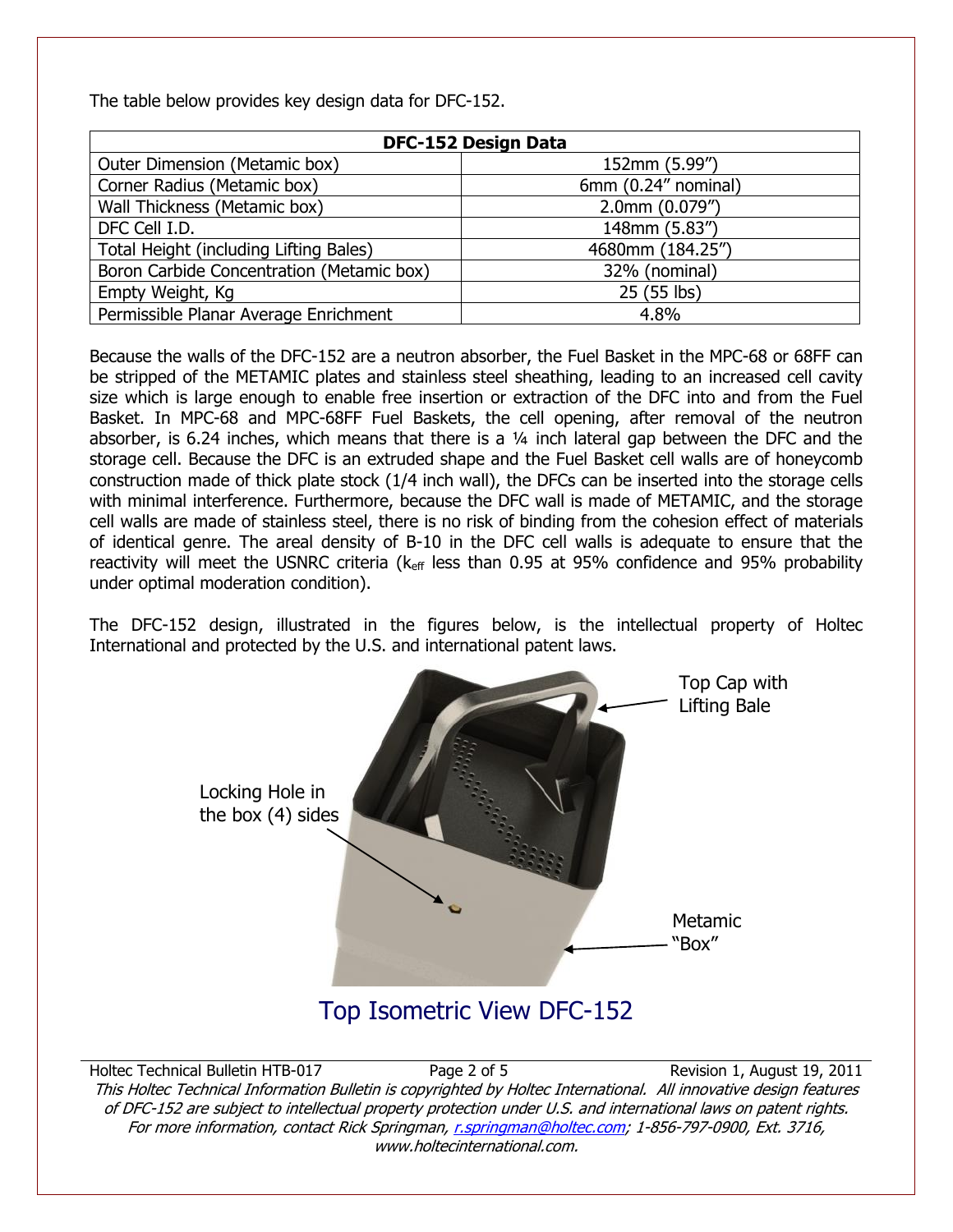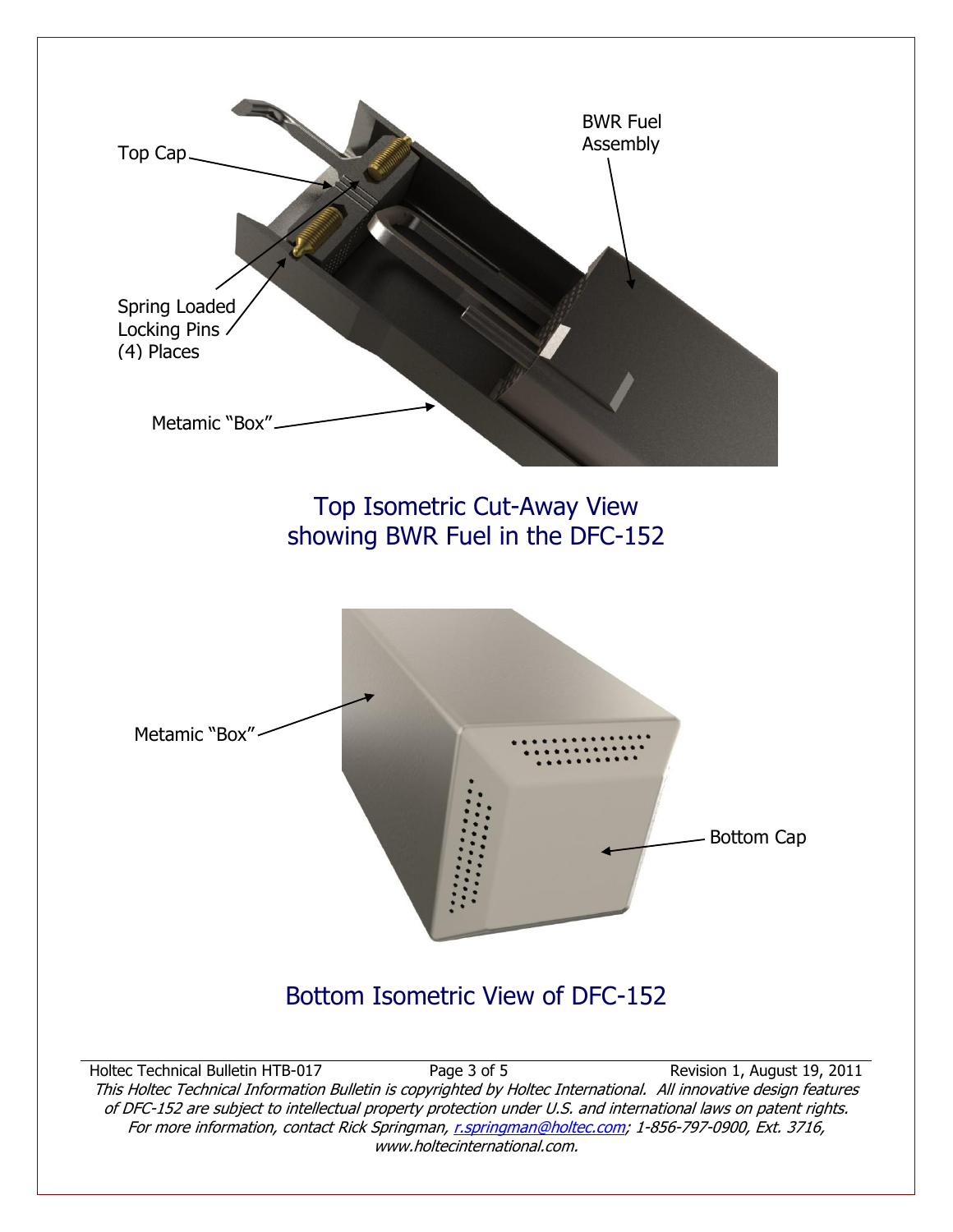